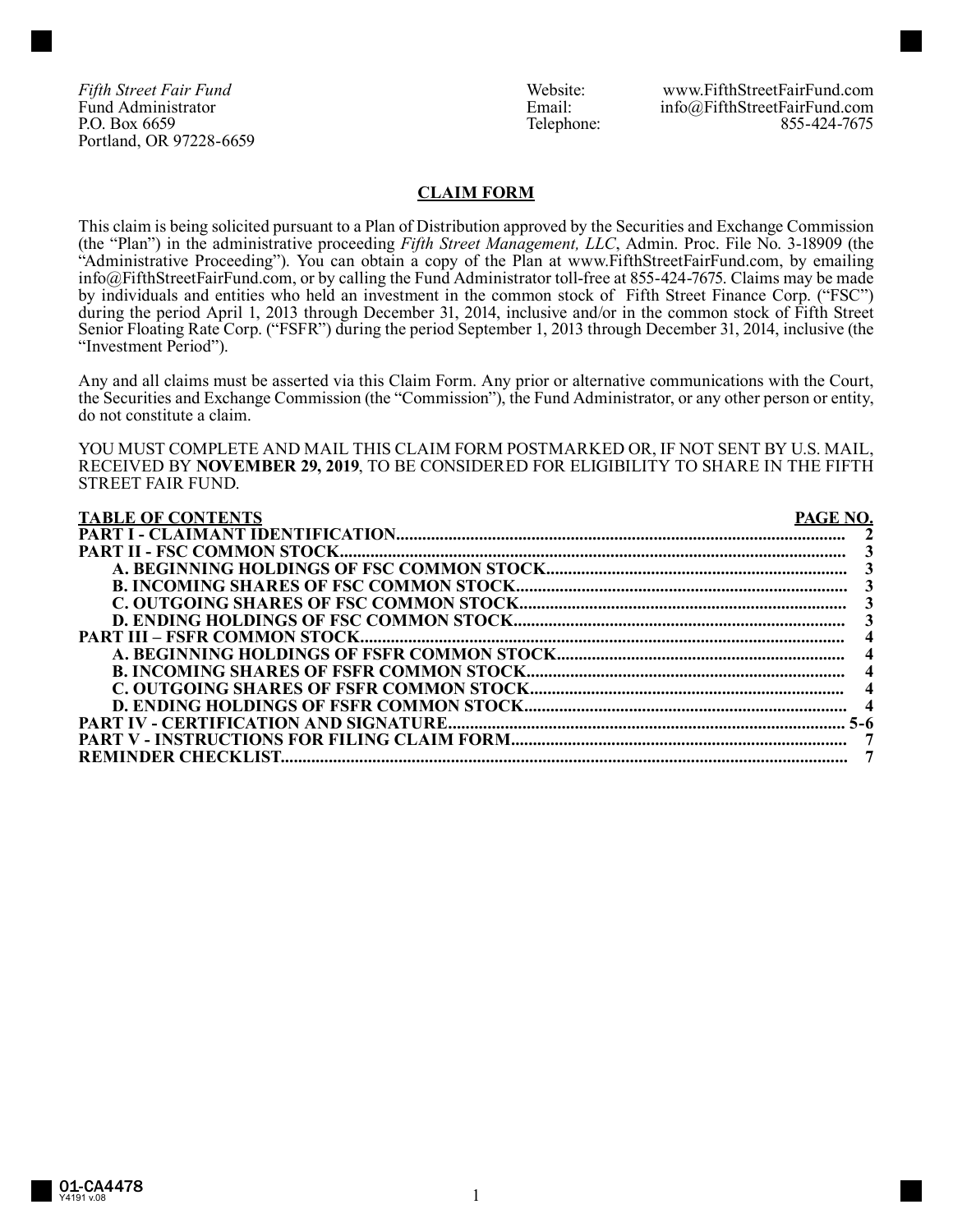# **PART I: CLAIMANT IDENTIFICATION**

| Beneficial Owner's First Name    |                                                                                                 |  |  |  |  |  |  | MI |  | Beneficial Owner's Last Name |  |  |           |  |  |  |                                 |                         |  |                                |  |  |  |  |  |  |
|----------------------------------|-------------------------------------------------------------------------------------------------|--|--|--|--|--|--|----|--|------------------------------|--|--|-----------|--|--|--|---------------------------------|-------------------------|--|--------------------------------|--|--|--|--|--|--|
|                                  |                                                                                                 |  |  |  |  |  |  |    |  |                              |  |  |           |  |  |  |                                 |                         |  |                                |  |  |  |  |  |  |
| Co-Beneficial Owner's First Name |                                                                                                 |  |  |  |  |  |  |    |  | МI                           |  |  |           |  |  |  | Co-Beneficial Owner's Last Name |                         |  |                                |  |  |  |  |  |  |
|                                  |                                                                                                 |  |  |  |  |  |  |    |  |                              |  |  |           |  |  |  |                                 |                         |  |                                |  |  |  |  |  |  |
|                                  | Entity Name (if claimant is not an individual)                                                  |  |  |  |  |  |  |    |  |                              |  |  |           |  |  |  |                                 |                         |  |                                |  |  |  |  |  |  |
|                                  |                                                                                                 |  |  |  |  |  |  |    |  |                              |  |  |           |  |  |  |                                 |                         |  |                                |  |  |  |  |  |  |
|                                  | Representative or Custodian Name (if different from Beneficial Owner[s] listed above)           |  |  |  |  |  |  |    |  |                              |  |  |           |  |  |  |                                 |                         |  |                                |  |  |  |  |  |  |
|                                  |                                                                                                 |  |  |  |  |  |  |    |  |                              |  |  |           |  |  |  |                                 |                         |  |                                |  |  |  |  |  |  |
|                                  | Address (street name and number)                                                                |  |  |  |  |  |  |    |  |                              |  |  |           |  |  |  |                                 |                         |  |                                |  |  |  |  |  |  |
|                                  |                                                                                                 |  |  |  |  |  |  |    |  |                              |  |  |           |  |  |  |                                 |                         |  |                                |  |  |  |  |  |  |
|                                  | Address (apartment, unit, or box number)                                                        |  |  |  |  |  |  |    |  |                              |  |  |           |  |  |  |                                 |                         |  |                                |  |  |  |  |  |  |
|                                  |                                                                                                 |  |  |  |  |  |  |    |  |                              |  |  |           |  |  |  |                                 |                         |  |                                |  |  |  |  |  |  |
| City                             | ZIP Code<br><b>State</b>                                                                        |  |  |  |  |  |  |    |  |                              |  |  |           |  |  |  |                                 |                         |  |                                |  |  |  |  |  |  |
|                                  |                                                                                                 |  |  |  |  |  |  |    |  |                              |  |  |           |  |  |  |                                 |                         |  |                                |  |  |  |  |  |  |
|                                  | Country (if not USA)                                                                            |  |  |  |  |  |  |    |  |                              |  |  |           |  |  |  |                                 |                         |  |                                |  |  |  |  |  |  |
|                                  |                                                                                                 |  |  |  |  |  |  |    |  |                              |  |  |           |  |  |  |                                 |                         |  |                                |  |  |  |  |  |  |
|                                  | Social Security Number                                                                          |  |  |  |  |  |  |    |  |                              |  |  |           |  |  |  |                                 |                         |  | Taxpayer Identification Number |  |  |  |  |  |  |
|                                  |                                                                                                 |  |  |  |  |  |  |    |  |                              |  |  | <b>OR</b> |  |  |  |                                 |                         |  |                                |  |  |  |  |  |  |
|                                  | Telephone Number (home)                                                                         |  |  |  |  |  |  |    |  |                              |  |  |           |  |  |  |                                 | Telephone Number (work) |  |                                |  |  |  |  |  |  |
|                                  |                                                                                                 |  |  |  |  |  |  |    |  |                              |  |  |           |  |  |  |                                 |                         |  |                                |  |  |  |  |  |  |
|                                  | Exemption Codes (See Instructions to IRS Form W-9 available at www.irs.gov/forms-instructions): |  |  |  |  |  |  |    |  |                              |  |  |           |  |  |  |                                 |                         |  |                                |  |  |  |  |  |  |
|                                  | Exemption from FATCA reporting code (if any)                                                    |  |  |  |  |  |  |    |  |                              |  |  |           |  |  |  |                                 |                         |  | Exempt Payee Code (if any)     |  |  |  |  |  |  |
|                                  | <b>Email Address</b>                                                                            |  |  |  |  |  |  |    |  |                              |  |  |           |  |  |  |                                 |                         |  |                                |  |  |  |  |  |  |
|                                  |                                                                                                 |  |  |  |  |  |  |    |  |                              |  |  |           |  |  |  |                                 |                         |  |                                |  |  |  |  |  |  |
|                                  | Account Number (if filing for multiple accounts, file a separate Claim Form for each account)   |  |  |  |  |  |  |    |  |                              |  |  |           |  |  |  |                                 |                         |  |                                |  |  |  |  |  |  |
|                                  |                                                                                                 |  |  |  |  |  |  |    |  |                              |  |  |           |  |  |  |                                 |                         |  |                                |  |  |  |  |  |  |
|                                  |                                                                                                 |  |  |  |  |  |  |    |  |                              |  |  |           |  |  |  |                                 |                         |  |                                |  |  |  |  |  |  |
|                                  | Claimant Account Type (check appropriate box):                                                  |  |  |  |  |  |  |    |  |                              |  |  |           |  |  |  |                                 |                         |  |                                |  |  |  |  |  |  |
|                                  | C Corporation<br>S Corporation<br>Individual (includes joint owner accounts)                    |  |  |  |  |  |  |    |  |                              |  |  |           |  |  |  |                                 |                         |  |                                |  |  |  |  |  |  |
|                                  | Trust/Estate<br>Partnership                                                                     |  |  |  |  |  |  |    |  |                              |  |  |           |  |  |  |                                 |                         |  |                                |  |  |  |  |  |  |
|                                  |                                                                                                 |  |  |  |  |  |  |    |  |                              |  |  |           |  |  |  |                                 |                         |  |                                |  |  |  |  |  |  |
|                                  | Limited Liability Company - choose tax classification                                           |  |  |  |  |  |  |    |  |                              |  |  |           |  |  |  |                                 |                         |  |                                |  |  |  |  |  |  |
|                                  | C Corporation<br>S Corporation<br>Partnership                                                   |  |  |  |  |  |  |    |  |                              |  |  |           |  |  |  |                                 |                         |  |                                |  |  |  |  |  |  |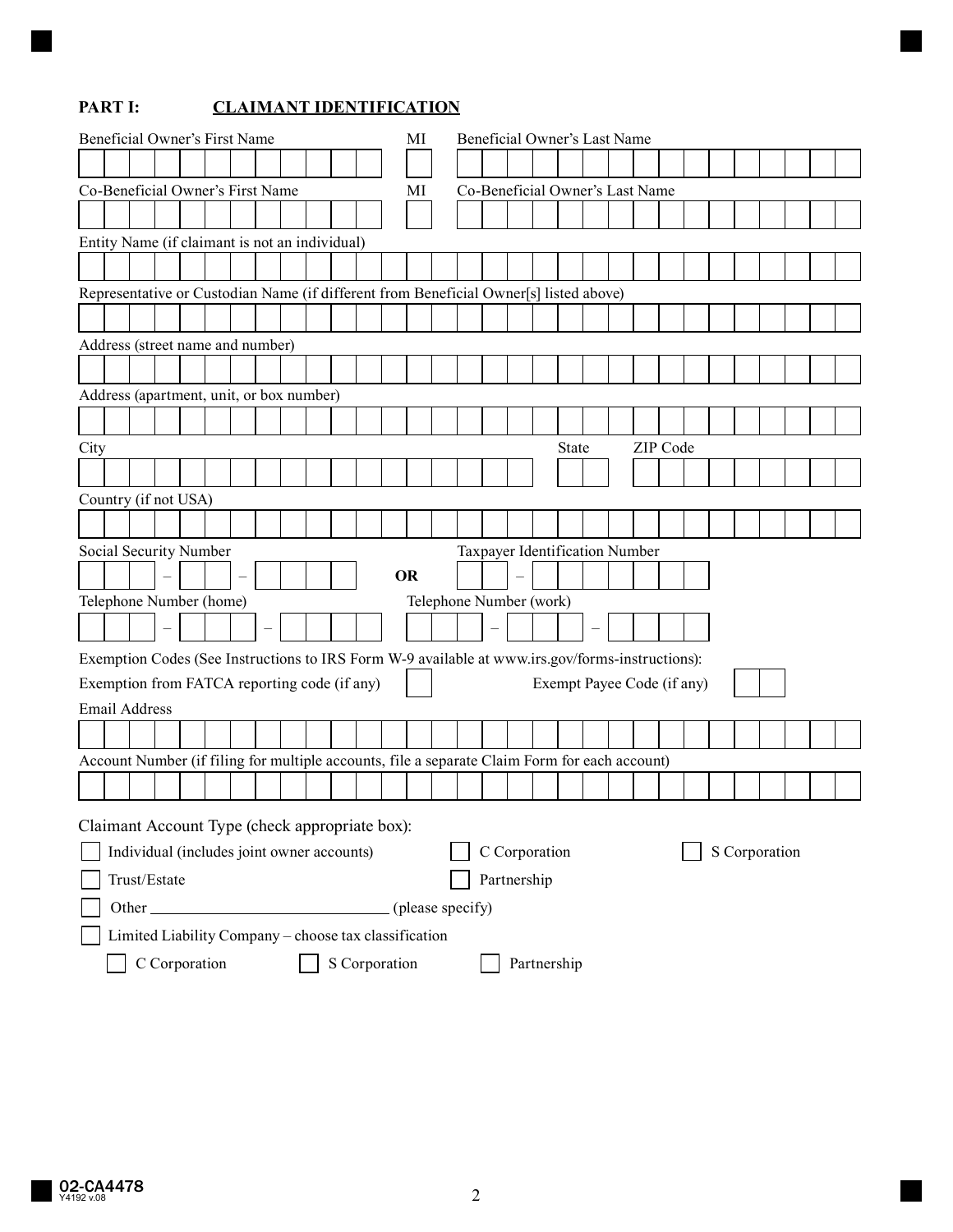## **PART II: FIFTH STREET FINANCE CORP. ("FSC"): SCHEDULE OF TRANSACTIONS**

## **Beginning Holdings:**

A. List the number of FSC shares held at the opening of trading on **April 1, 2013**. If none, write "0" or "Zero".

#### **Incoming Shares:**

B. List (in chronological order) all purchases, receipts, or transactions that increased your holdings of FSC shares from the opening of trading on April 1, 2013 through the close of trading on December 31, 2014. Please provide all data and list each trade separately (must be documented).

*●*



\* Excluding taxes, fees, and commissions

\*\* P=Purchase, R=Receipt (transfer in)

#### **Outgoing Shares:**

C. List (in chronological order) all sales, deliveries, or transactions that decreased your holdings of FSC shares from the opening of trading on April 1, 2013, through the close of trading on December 31, 2014. Please provide all data and list each trade separately (must be documented).

| <b>Trade Date</b><br>(MMDDYY) | <b>Number of Shares</b><br><b>Sold or Delivered</b> | Sale Price per Share | <b>Total Sale Price*</b> | <b>Transaction</b><br>Type $(S/D)$ ** |  |  |  |
|-------------------------------|-----------------------------------------------------|----------------------|--------------------------|---------------------------------------|--|--|--|
|                               |                                                     |                      |                          |                                       |  |  |  |
|                               |                                                     |                      |                          |                                       |  |  |  |
|                               | $\bullet$                                           |                      |                          |                                       |  |  |  |
|                               | $\bullet$                                           |                      |                          |                                       |  |  |  |
|                               |                                                     |                      |                          |                                       |  |  |  |

\* Excluding taxes, fees, and commissions

\*\* S=Sale, D=Delivery (transfer out or other transactions that decreased your holdings)

#### **Unsold Shares:**

D. List the number of FSC shares held at the close of trading on **December 31, 2014**. If none, write "0" or "Zero" (must be documented).



## **IF YOU NEED ADDITIONAL SPACE TO LIST YOUR TRANSACTIONS, PLEASE PHOTOCOPY THIS PAGE, WRITE YOUR NAME ON THE COPY, AND CHECK THIS BOX:**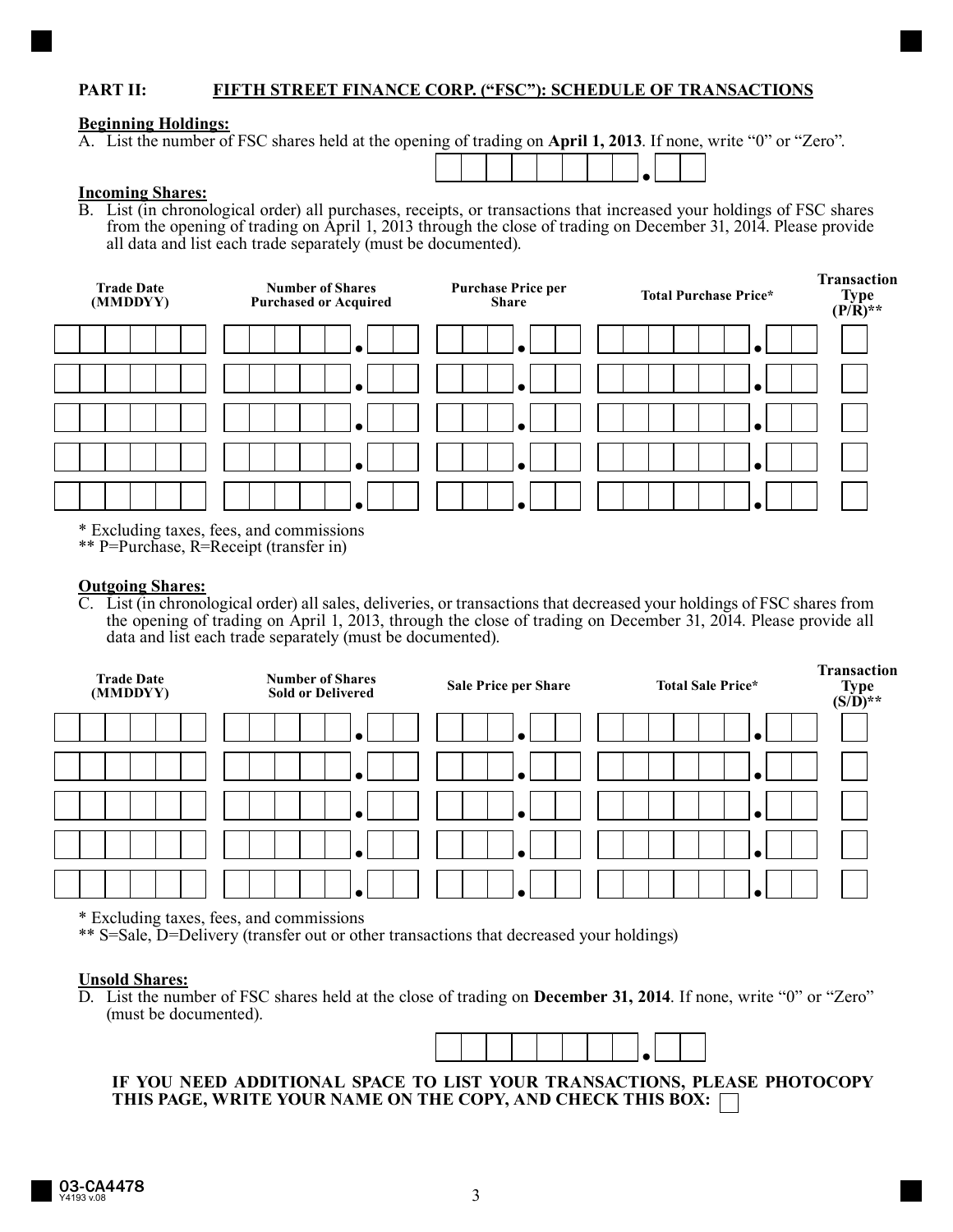### **PART III: FIFTH STREET SENIOR FLOATING RATE CORP. ("FSFR"): SCHEDULE OF TRANSACTIONS**

#### **Beginning Holdings:**

A. List the number of FSFR shares held at the opening of trading on **September 1, 2013.** If none, write "0" or "Zero".



#### **Incoming Shares:**

B. List (in chronological order) all purchases, receipts, or transactions that increased your holdings of FSFR shares from the opening of trading on September 1, 2013 through the close of trading on December 31, 2014. Please provide all data and list each trade separately (must be documented).



\* Excluding taxes, fees, and commissions

\*\* P=Purchase, R=Receipt (transfer in)

#### **Outgoing Shares:**

C. List (in chronological order) all sales, deliveries, or transactions that decreased your holdings of FSFR shares from the opening of trading on September 1, 2013, through the close of trading on December 31, 2014. Please provide all data and list each trade separately (must be documented).



\* Excluding taxes, fees, and commissions

\*\* S=Sale, D=Delivery (transfer out or other transactions that decreased your holdings)

#### **Unsold Shares:**

D. List the number of FSFR shares held at the close of trading on **December 31, 2014**. If none, write "0" or "Zero" (must be documented).



**IF YOU NEED ADDITIONAL SPACE TO LIST YOUR TRANSACTIONS, PLEASE PHOTOCOPY THIS PAGE, WRITE YOUR NAME ON THE COPY, AND CHECK THIS BOX:**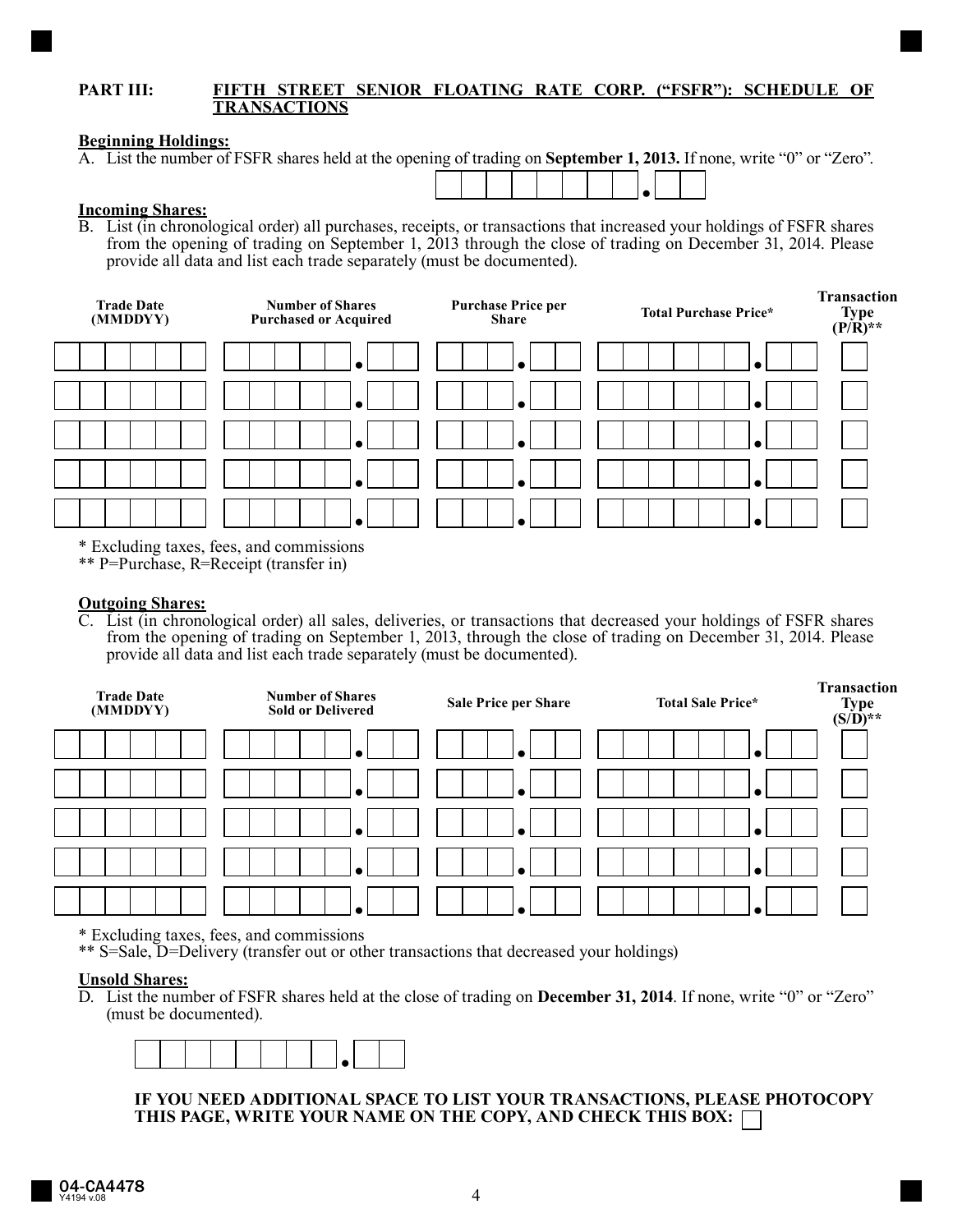## **PART IV: CERTIFICATION**

The undersigned represents and certifies UNDER PENALTY OF PERJURY that:

- 1. I am NOT:
	- a) Fifth Street Management, LLC, its affiliates, assigns, subsidiaries, successors-in-interest, and any firm, trust, corporation, or other entity in which Respondent has or had a controlling interest during the Investment Period;
	- b) Any Affiliate, assign, creditor, heir, distributee, spouse, parent, child, or controlled entity of any of the foregoing Persons or entities described in (a) above;
	- c) Any purchaser or assignee of another Person's right to obtain a Distribution Payment from the Fair Fund, provided, however, that this provision shall not be construed to exclude those Persons who obtained such a right by gift, inheritance, devise, or operation of law; and/or
	- d) Epiq (the "Fund Administrator"), its employee, or a Person assisting the Fund Administrator in its role as the Fund Administrator;

2. I understand that the Fund Administrator may require additional information from me in order to validate or pay my claim, and I agree to provide any information requested by the Fund Administrator for those purposes;

3. I agree that under no circumstances shall the Fund Administrator or its agents incur any liability to me or to any other Person if it makes a distribution in accordance with the Plan and that I am enjoined from taking any action in contravention of this provision;

4. If I am a custodian, trustee, or professional investing on behalf of and representing more than one claimant in a pooled investment fund or entity, I also attest that any distribution received will be allocated for the benefit of current or former pooled investors and not for the benefit of management; and

5. Under penalties of perjury, I certify that:

(a) The number shown on this form is my correct taxpayer identification number (or I am waiting for a number to be issued to me); and

(b) I am not subject to backup withholding because: (i) I am exempt from backup withholding; or (ii) I have not been notified by the Internal Revenue Service ("IRS") that I am subject to backup withholding as a result of a failure to report all interest or dividends; or (iii) the IRS has notified me that I am no longer subject to backup withholding (NOTE: If you have been notified by the IRS that you are subject to backup withholding, you must cross out this item); and

(c) I am a U.S. citizen or other U.S. Person (including a U.S. resident alien); and

(d) The Foreign Account Tax Compliance Act ("FATCA") code(s) entered on the Claimant Identification section on page 2 of this Claim Form (if any) indicating that I am exempt from FATCA reporting is correct.

Note: If you are not a U.S. citizen or other U.S. Person, you should cross out the box at line 5, above, and instead complete and submit IRS Form W-8BEN, W-8BEN-E, W-8ECI, or W-8IMY. You may download these forms from the IRS website: www.irs.gov/forms-instructions.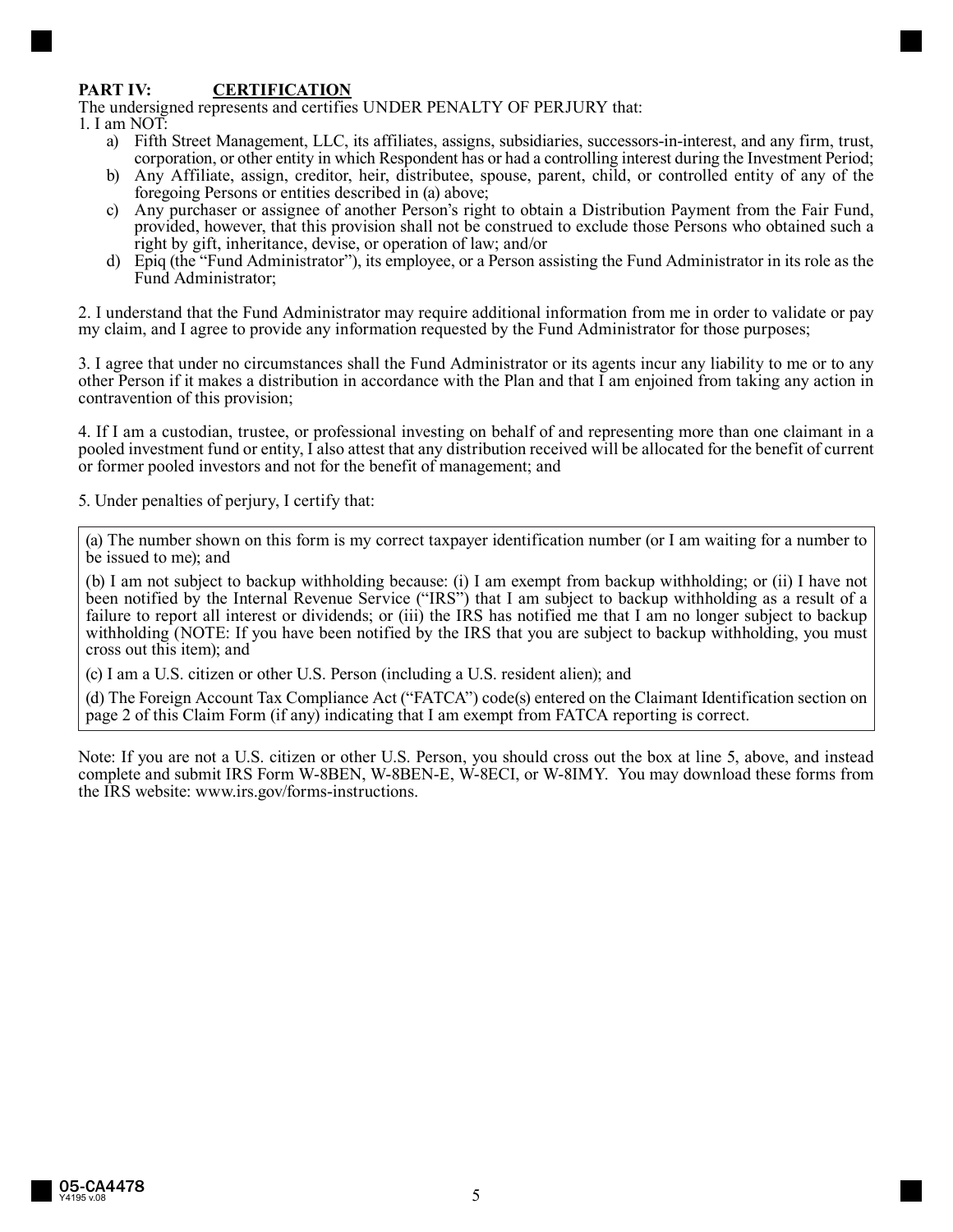I (We) declare under penalty of perjury under the laws of the United States of America that the foregoing information supplied by the undersigned is true and correct.

## **Note: The Internal Revenue Service does not require your consent to any provision of this document other than the certifications required to avoid backup withholding.**

| Executed this | $day$ of                            | , in   |                                   |                                 |
|---------------|-------------------------------------|--------|-----------------------------------|---------------------------------|
| (Day)         | (Month/Year)                        | (City) | (State/Country)                   |                                 |
|               |                                     |        |                                   |                                 |
|               |                                     |        |                                   | $\hspace{0.1mm}-\hspace{0.1mm}$ |
|               |                                     |        | $\overline{\phantom{m}}$<br>Date: |                                 |
|               |                                     |        | MM<br>DD                          | YY                              |
|               | Signature of Claimant               |        |                                   |                                 |
|               |                                     |        |                                   |                                 |
|               |                                     |        |                                   |                                 |
|               |                                     |        |                                   |                                 |
|               | Print Name of Claimant              |        |                                   |                                 |
|               |                                     |        |                                   |                                 |
|               |                                     |        | $\overline{\phantom{m}}$<br>Date: | $\overline{\phantom{a}}$        |
|               |                                     |        | MM<br>DD                          | YY                              |
|               | Signature of Joint Claimant, if any |        |                                   |                                 |
|               |                                     |        |                                   |                                 |
|               |                                     |        |                                   |                                 |
|               |                                     |        |                                   |                                 |

Print Name of Joint Claimant, if any